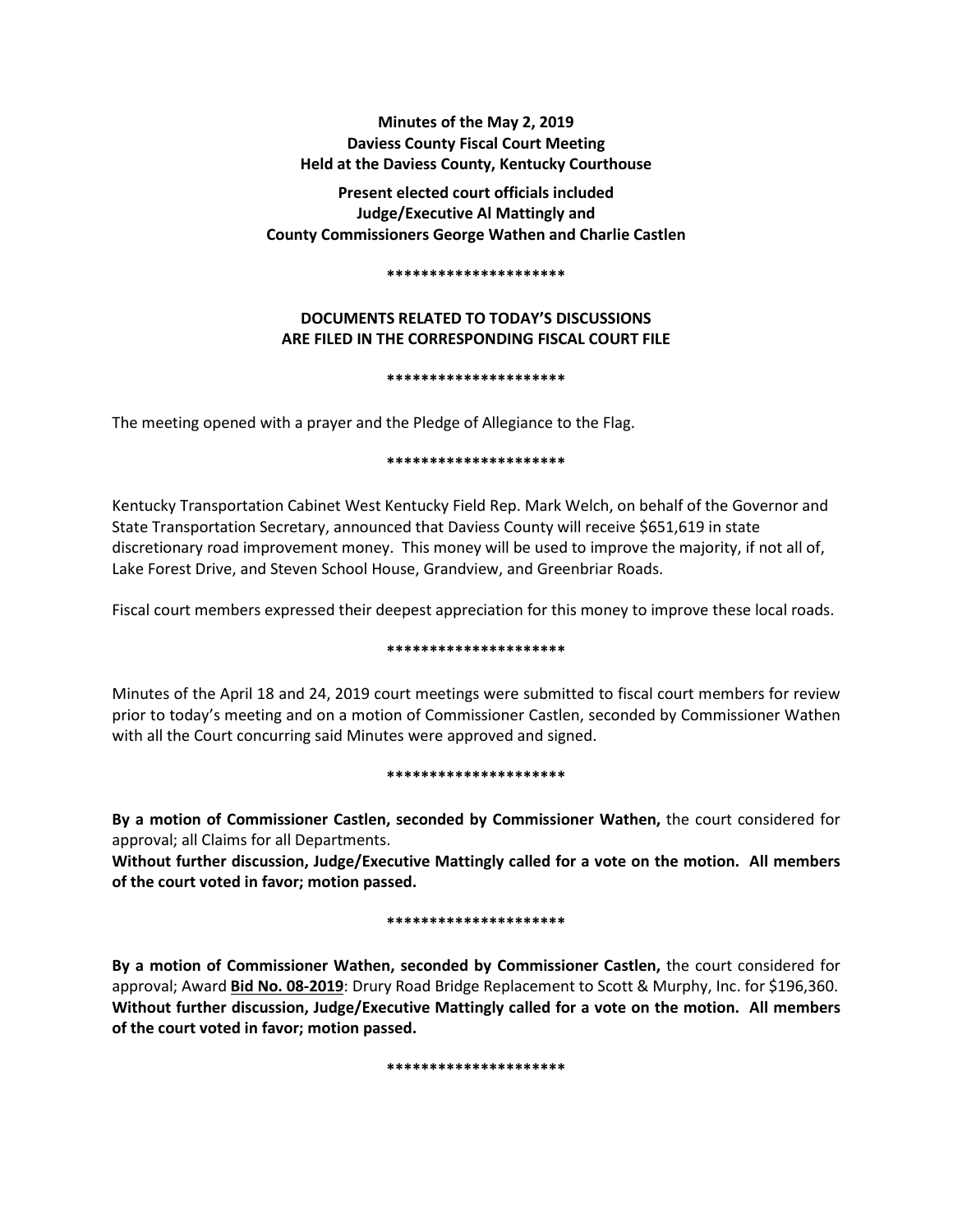**By a motion of Commissioner Castlen, seconded by Commissioner Wathen,** the court considered for approval; **Second Reading KOC 921.674 (2019) 08-2019** – An Ordinance Amending Text in Articles 3, 8, 14, 20, and 22 of the Owensboro Metropolitan Zoning Ordinance.

**Without further discussion, Judge/Executive Mattingly called for a vote on the motion. All members of the court voted in favor; motion passed.** 

### **\*\*\*\*\*\*\*\*\*\*\*\*\*\*\*\*\*\*\*\*\***

**By a motion of Commissioner Castlen, seconded by Commissioner Wathen,** the court considered for approval; **Second Reading KOC 860.8 (2019) 09-2019** – An Ordinance Approving an Emergency Medical Service and Ambulance Agreement by and between the City of Owensboro, Daviess County and Mercy Ambulance of Evansville, Inc. d/b/a AMR Ambulance, the Exclusive County-wide Provider of Emergency Ambulance Services for the 9-1-1 Dispatch Systems.

As recorded in last week's meeting minutes, County Attorney restated the changes between the current agreement with Yellow Ambulance and this new agreement with Mercy Ambulance.

Judge Mattingly noted the long process it has taken to reach today's proposed agreement. The process began the first week of this year and discussions have, at times, been contentious and heated, Judge Mattingly said. He expressed frustration with the hospital's lack of participation during these discussions as well as an unwillingness to pay the \$150,000 subsidy for the new ambulance service. He stated, "The reason it drug on so long is that we waited for the hospital to bring their decision makers to the table, but they never did." He noted, as July 1 was fast approaching, local government was not going to forego citizen safety to wait for the hospital to participate in the decision making process. Judge Mattingly has not been private about his belief that the hospital, not local government, should be responsible for providing ambulance service to those they serve, and their name should be reflected within this ambulance contract. They should also pay the full amount of the subsidy. He stated, "Who better to provide ambulance service than the hospital as they are the area's local healthcare provider? Local government is not and should not be in the healthcare/ambulance business. I agree with a recent comment by City Commissioner Larry Conder who stated, "I know of no other business where local government foots the bill to pick up and transport customers to their front door"." Judge Mattingly confirmed a meeting with the hospital's CEO Greg Strahan following Mr. Strahan's invitation during last week's joint special session to discuss healthcare needs in the county. This meeting took place early this week but Judge Mattingly had nothing of significance to report following that meeting. Judge Mattingly stated, "The ambulance service is as much a part of public safety as police and fire". He called on the hospital to, as soon as possible, make public what they wish local governments to do that will effect and improve healthcare in this community. He stated, "I would absolutely be willing to have that conversation at a public meeting and not behind closed doors. The majority of citizens believe the hospital is not public, it is a private hospital. Mr. Porter, we need a back-up agreement."

Mr. Porter replied, "Yes, Judge, we need a back-up agreement. We already have a written agreement but it has not been executed."

Judge Mattingly stated, "I ask that if we do nothing else, we do a friendly lawsuit to find out exactly who is responsible for what relative to the 1978 and 2008 agreements. I believe the city and county commissions would agree with that. We don't need our public to be left in the dark or this uncertainty when it comes to public safety."